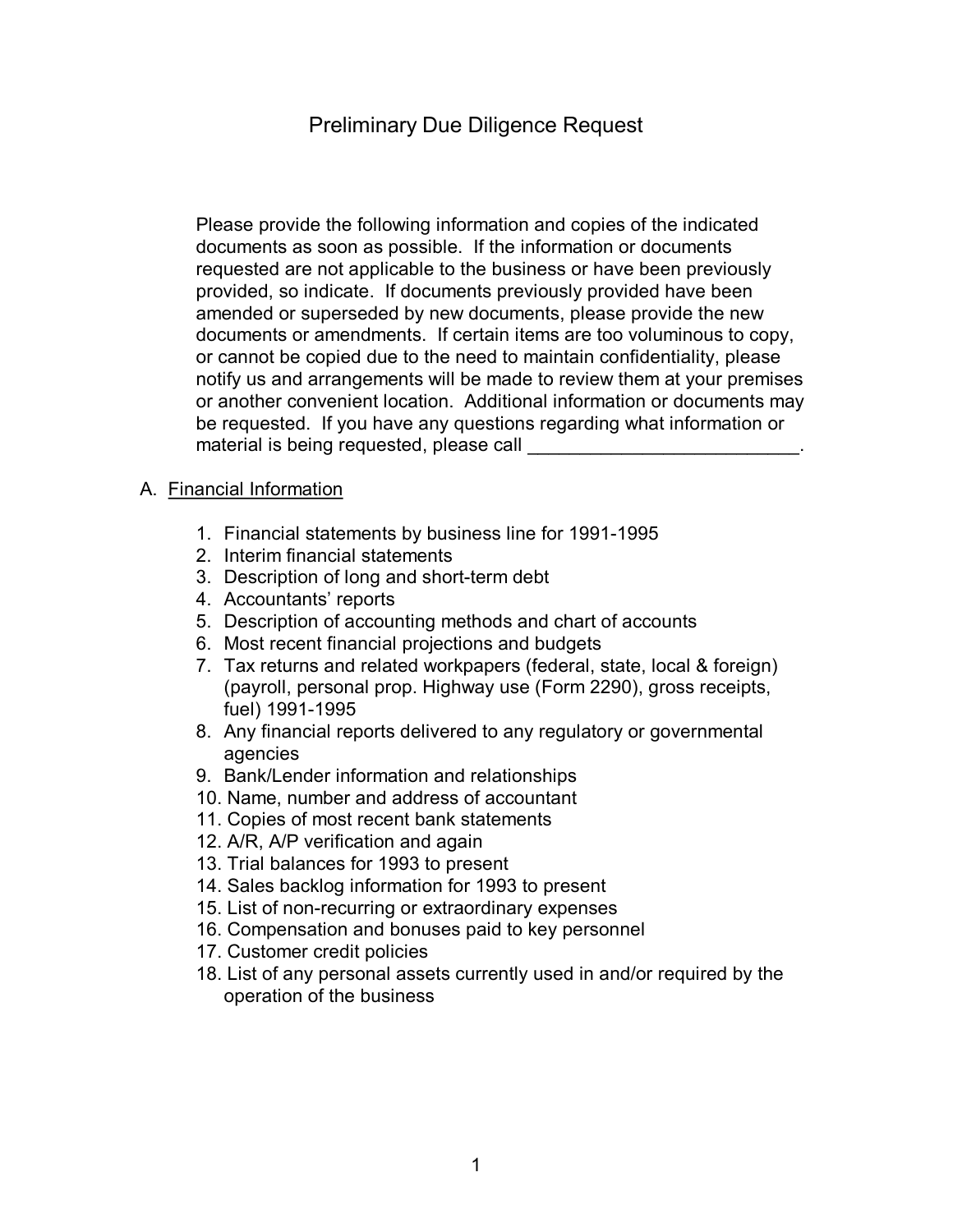### B. Corporate Information

- 1. Exact corporate name, address, date and state of incorporation, fiscal year
- 2. Copy of certificate of incorporation, as amended
- 3. Copy of By-Laws
- 4. Copies of (or access to) corporate minute books including stock ledgers with canceled shares and list of registered stockholders
- 5. Description of history of business activities, including predecessor organizations and affiliates
- 6. Description of corporate organization, lists of names of officers and directors (current and last 5 years)
- 7. Capitalization authorized and issued capital stock
	- a) rights of each class of stock or other securities
	- b) stockholder agreements (buy/sell, voting trusts, proxies, etc.).
	- c) names of all stockholders
	- d) stock options and warrants
- 8. Copies of all acquisition agreements and related documents since the organization of the Company
- 9. Description of any proposed acquisitions or dispositions contemplated within the ensuing year with a summary of the status
- 10. Copies of documents establishing and/or providing for the governance of any trusts or similar entities holding corporate stock.

### C. Personal Property (Corporate and/or Personal)

- 1. List of tangible personal property, valuation, age, condition, depreciation reserves, methods and appraisals (inventory, equipment, vehicles, furniture, accounts receivable aging)
- 2. Leases of personal property
- 3. List and describe any trademarks, trade names, patents, copyrights or servicemarks
- 4. Manuals, Vehicle & equipment Manuals, Policies & Procedures
- 5. Customer Lists to be transmitted in electronic format
- 6. Licenses/Permits held (includes employee driver license categories)
- 7. Maintenance records
- 8. Title to personal property (copies of Purchase Contracts and Bills of Sale)
- 9. Vehicles Titles/Registrations
- 10. Copies of agreements relating to investments or assets not relating to the Company's principal operations
- 11. Rights of first refusal, options, etc., relating to corporate opportunities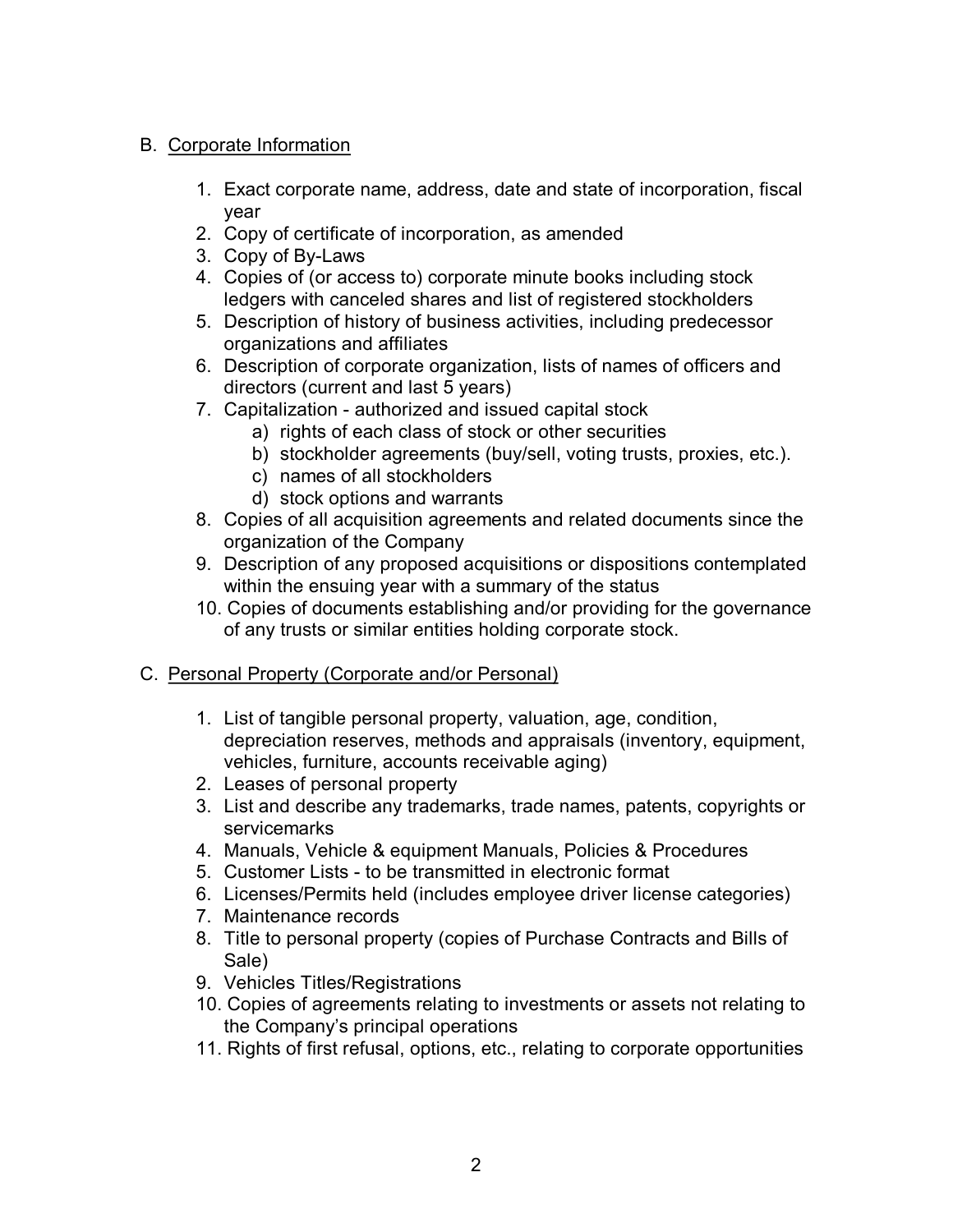#### Real Property

- 1. Location and acreage of real property owned or leased; proof of clear title, copy of deed(s), leases, assessed values, copy of property tax bills, copy of past title policies, copies of any appraisals (from refinancing activities)
- 2. Mortgages or other liens.
- 3. Easements, rights of way
- 4. Options to buy or first rights of refusal
- 5. Leases and estoppel certificates
- 6. Fixtures, descriptions of buildings, floor plans, age and condition, assessed value.
- 7. Zoning matters and approvals
- 8. Construction contracts
- 9. Surveys
- 10. Copies or documents establishing and/or providing for the governance of any trusts or similar entities holding real property

#### E. Operating Contract

- 1. Supplier contracts (e.g. inventory, equipment, OEM)
- 2. Service contracts (e.g. telephone, security, equipment service)
- 3. Sales/Purchaser contracts (with Customers)
- 4. Operating leases (with Customers)
- 5. Non-competes given or received
- 6. Any other operating contracts related to business
- 7. Copies of all form contracts used by Company in business
- 8. Outstanding bids

#### F. Financing Contracts

- 1. Bank credit agreements, lines of credit, letters of credit, cross guarantees, etc.
- 2. Security agreements
- 3. Loan agreements
- 4. Notes
- 5. Guarantees
- 6. Sale/Leaseback arrangements
- 7. Assignments of assets as collateral
- 8. Surety agreement/Bonding arrangements
- 9. Commitments for financing
- 10. UCC-1 financing statements UCC (county and state; personal property and fixture) and Judgment lien searches
- 11. Correspondence during the last three years with respect to any of the above.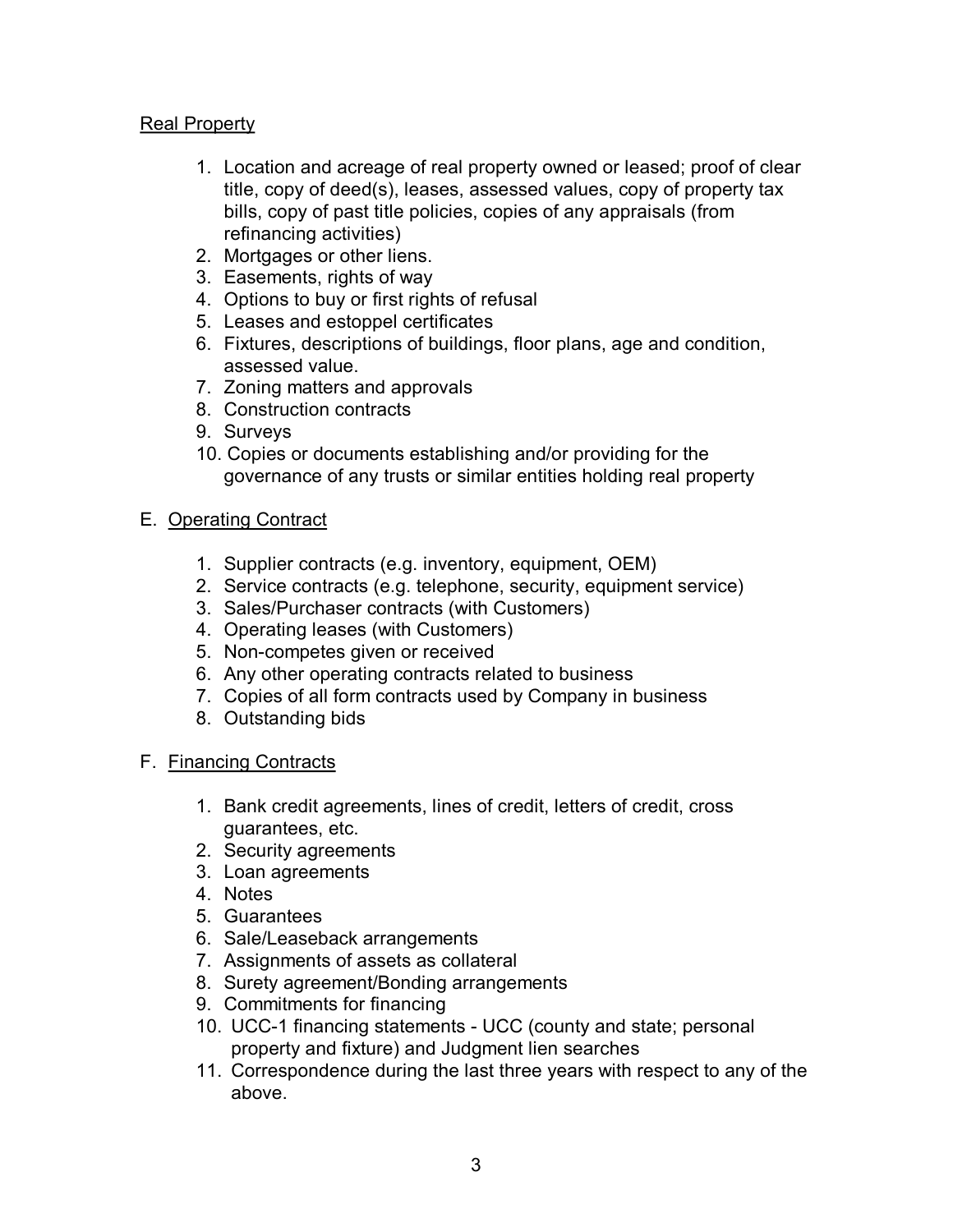### G. Employee Information

- 1. Organization chart of management, employees and directors
- 2. List of employees by category (full-time, hourly) salary, benefits date of hire, etc.
- 3. Employee contracts
- 4. Consulting agreements or other retainer agreements with professionals
- 5. Employment and benefit manuals (other written employee communications
- 6. Medical plans
- 7. Bonuses or profit-sharing arrangements
- 8. Pension/retirement plans
- 9. Other fringe benefits (e.g. company-paid vacation)
- 10.Severance plans
- 11.Related party transactions (employee or director)
- 12. Proof of employee citizenship. Forms 1-9
- 13.List of employee terminations over the last 12 months.
- 14.Work force composition and history
	- a) EEOC compliance
	- b) absenteeism
	- c) labor market conditions
	- d) employee morale
- 15. Employee personnel files (history)
- 16. Copies of employee professional licensing
- 17. Meetings with key employees as appropriate

#### H. Litigation

- 1. List of all pending or threatened litigation
- 2. Audit letters regarding pending and unasserted claims including attorney audit letters to company/accountants.
- 3. Description of past litigation
- 4. Defaults in contracts by company
- 5. Defaults in contracts by others (e.g. customers, suppliers, subcontractors)
- 6. Collection actions (by or against Company)
- 7. Warranties by Company
- 8. Governmental agency actions or investigations (e.g. OSHA, EPA, IRSS< DOL, DNREC, MDE)
- 9. Copies of all consent and other decrees, judgments, orders and settlement to which Company is a party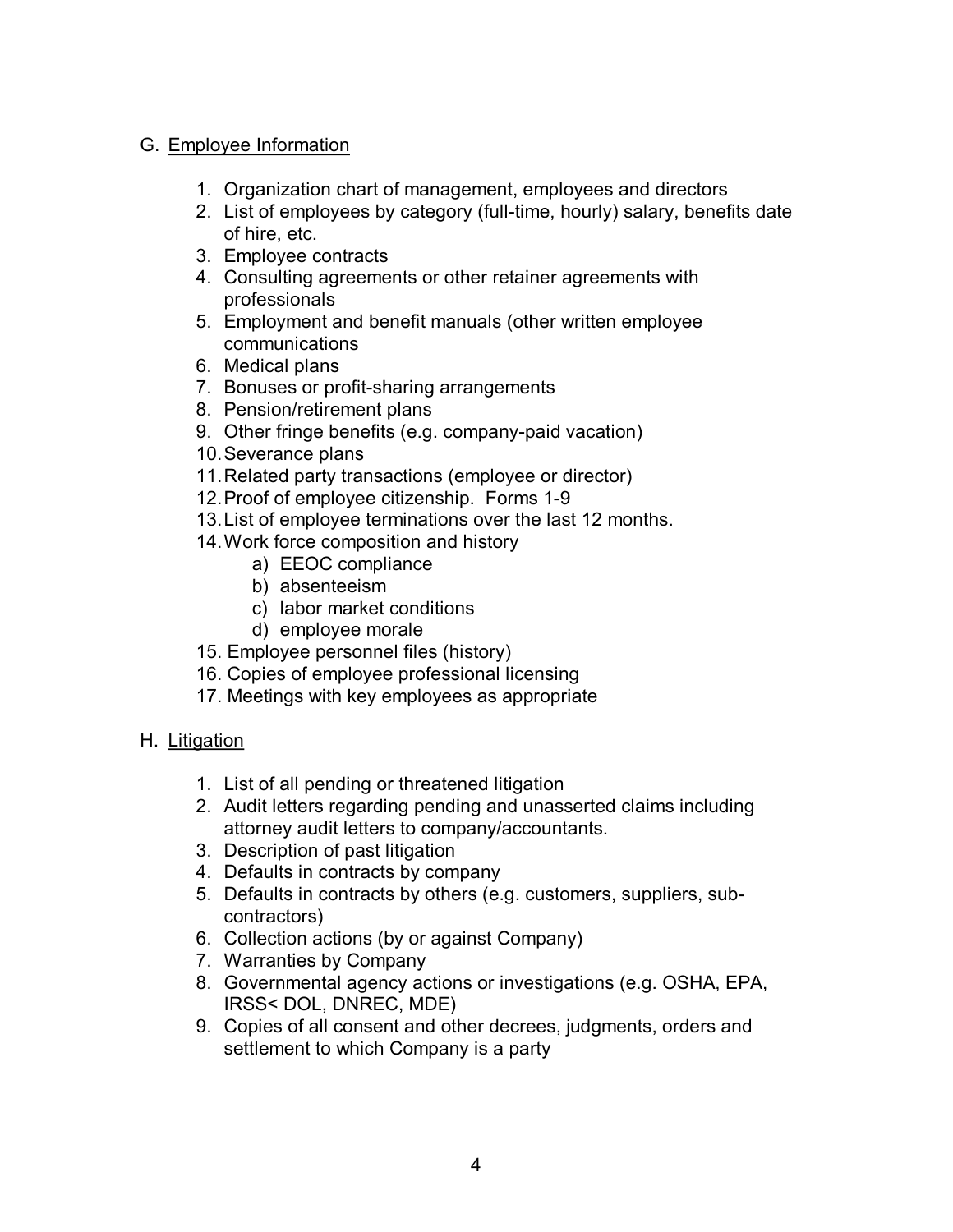#### I. Insurance

- 1. List and description of all policies (title, building, loss, casualty, life, theft, etc.) where Company is the insured or loss payee
- 2. Pre-paid insurance
- 3. Claims history

## J. Operating Information

- 1. Description of service territory (e.g. routes, hazards, weather cycles)
- 2. Customer lists including customers not under service agreement
- 3. Customer/Vendor references/relationships
- 4. Sales and marketing arrangements, pricing and credit policies, business reputation
- 5. Copies of all appraisers' reports relating to business assets, other consultant reports, outside expert reports
- 6. Operating reports/records
- 7. Computer system configuration by type of equipment and location
- 8. Listing and description of operations and financial computer software
- 9. Selected invoices need to be verified

### K. Governmental Approvals and Reports

- 1. FCC
- 2. Licensing authorities
- L. Environmental Concerns
	- 1. Environmental audits conducted for Company
	- 2. Pending, past & current state, federal, public or private environmental permits (i.e. waste handler)
	- 3. Correspondence with all environmental regulatory agencies, including reports
	- 4. Copies of all design and construction drawings and permits
	- 5. All past and present environmental plans (e.g. Spill Prevention Control and Countermeasure Plan (SPCC), Contingency Plans, Preparedness and Prevention Plans)
	- 6. Any past and current aerial photographs
	- 7. Records or written description of knowledge (not recorded) on past and current discharges of sanitary and/or industrial wastes or spilled materials, including information on discharge recipients (e.g. underground tanks)